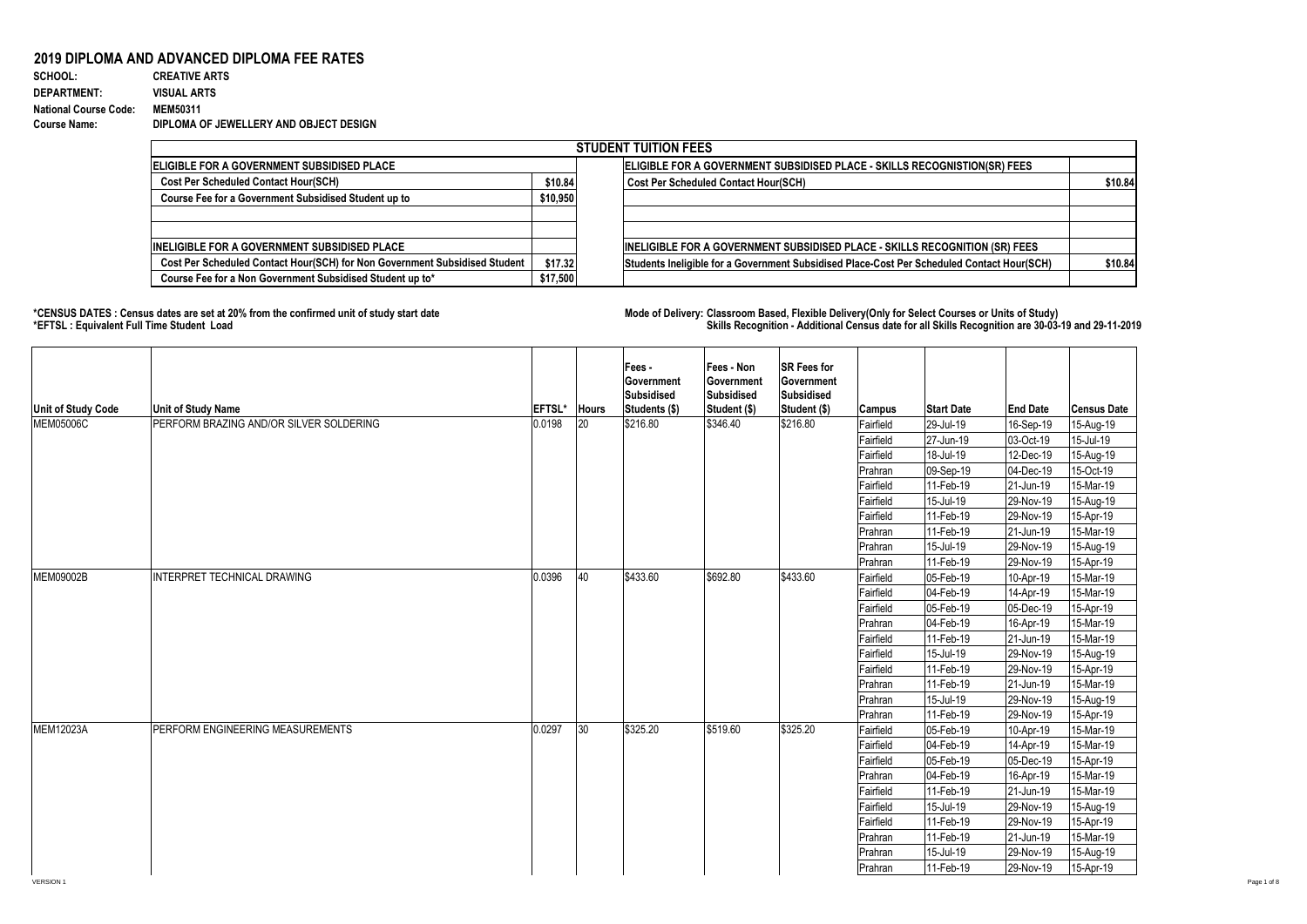| Unit of Study Code<br><b>MEM13014A</b> | <b>Unit of Study Name</b><br>APPLY PRINCIPLES OF OCCUPATIONAL HEALTH AND SAFETY IN THE WORK ENVIRONMENT | <b>EFTSL*</b><br>0.0099 | <b>Hours</b><br>10 | Fees -<br>Government<br><b>Subsidised</b><br>Students (\$)<br>\$108.40 | Fees - Non<br>Government<br>Subsidised<br>Student (\$)<br>\$173.20 | <b>SR Fees for</b><br>Government<br><b>Subsidised</b><br>Student (\$)<br>\$108.40 | Campus<br>Fairfield<br>Fairfield<br>Fairfield<br>Prahran<br>Fairfield<br>Fairfield<br>Fairfield<br>Prahran                        | <b>Start Date</b><br>05-Feb-19<br>04-Feb-19<br>05-Feb-19<br>04-Feb-19<br>11-Feb-19<br>15-Jul-19<br>11-Feb-19<br>11-Feb-19                   | <b>End Date</b><br>10-Apr-19<br>14-Apr-19<br>05-Dec-19<br>16-Apr-19<br>21-Jun-19<br>29-Nov-19<br>29-Nov-19<br>21-Jun-19                     | <b>Census Date</b><br>15-Mar-19<br>15-Mar-19<br>15-Apr-19<br>15-Mar-19<br>15-Mar-19<br>15-Aug-19<br>15-Apr-19<br>15-Mar-19                  |
|----------------------------------------|---------------------------------------------------------------------------------------------------------|-------------------------|--------------------|------------------------------------------------------------------------|--------------------------------------------------------------------|-----------------------------------------------------------------------------------|-----------------------------------------------------------------------------------------------------------------------------------|---------------------------------------------------------------------------------------------------------------------------------------------|---------------------------------------------------------------------------------------------------------------------------------------------|---------------------------------------------------------------------------------------------------------------------------------------------|
| <b>MEM18001C</b>                       | USE HAND TOOLS                                                                                          | 0.0198                  | 20                 | \$216.80                                                               | \$346.40                                                           | \$216.80                                                                          | Prahran<br>Prahran<br>Fairfield<br>Fairfield<br>Fairfield<br>Prahran                                                              | 15-Jul-19<br>11-Feb-19<br>05-Feb-19<br>04-Feb-19<br>05-Feb-19<br>04-Feb-19                                                                  | 29-Nov-19<br>29-Nov-19<br>10-Apr-19<br>14-Apr-19<br>05-Dec-19<br>16-Apr-19                                                                  | 15-Aug-19<br>15-Apr-19<br>15-Mar-19<br>15-Mar-19<br>15-Apr-19<br>15-Mar-19                                                                  |
| <b>MEM18002B</b>                       |                                                                                                         |                         |                    |                                                                        |                                                                    |                                                                                   | Fairfield<br>Fairfield<br>Fairfield<br>Prahran<br>Prahran<br>Prahran                                                              | 11-Feb-19<br>15-Jul-19<br>11-Feb-19<br>11-Feb-19<br>15-Jul-19<br>11-Feb-19                                                                  | 21-Jun-19<br>29-Nov-19<br>29-Nov-19<br>21-Jun-19<br>29-Nov-19<br>29-Nov-19                                                                  | 15-Mar-19<br>15-Aug-19<br>15-Apr-19<br>15-Mar-19<br>15-Aug-19<br>15-Apr-19                                                                  |
|                                        | USE POWER TOOLS/HAND HELD                                                                               | 0.0198                  | 20                 | \$216.80                                                               | \$346.40                                                           | \$216.80                                                                          | Fairfield<br>Fairfield<br>Fairfield<br>Prahran<br>Fairfield<br>Fairfield<br>Fairfield<br>Prahran                                  | 05-Feb-19<br>04-Feb-19<br>05-Feb-19<br>04-Feb-19<br>11-Feb-19<br>15-Jul-19<br>11-Feb-19<br>11-Feb-19                                        | 10-Apr-19<br>14-Apr-19<br>05-Dec-19<br>16-Apr-19<br>21-Jun-19<br>29-Nov-19<br>29-Nov-19<br>21-Jun-19                                        | 15-Mar-19<br>15-Mar-19<br>15-Apr-19<br>15-Mar-19<br>15-Mar-19<br>15-Aug-19<br>15-Apr-19<br>15-Mar-19                                        |
| <b>MEM19023A</b>                       | APPLY DRAWING AND RENDERING TECHNIQUES TO JEWELLERY OR OBJECT DESIGN                                    | 0.0396                  | 40                 | \$433.60                                                               | \$692.80                                                           | \$433.60                                                                          | Prahran<br>Prahran<br>Fairfield<br>Fairfield<br>Fairfield<br>Prahran<br>Fairfield<br>Fairfield<br>Fairfield<br>Prahran<br>Prahran | 15-Jul-19<br>11-Feb-19<br>04-Feb-19<br>07-Feb-19<br>02-May-19<br>15-May-19<br>11-Feb-19<br>15-Jul-19<br>11-Feb-19<br>11-Feb-19<br>15-Jul-19 | 29-Nov-19<br>29-Nov-19<br>01-Apr-19<br>28-Mar-19<br>01-Aug-19<br>03-Jul-19<br>21-Jun-19<br>29-Nov-19<br>29-Nov-19<br>21-Jun-19<br>29-Nov-19 | 15-Aug-19<br>15-Apr-19<br>15-Mar-19<br>15-Mar-19<br>15-Jun-19<br>15-Jun-19<br>15-Mar-19<br>15-Aug-19<br>15-Apr-19<br>15-Mar-19<br>15-Aug-19 |
| <b>MEM19026A</b>                       | INVESTIGATE QUALITY AND APPLICATION OF JEWELLERY MATERIALS                                              | 0.0198                  | 20                 | \$216.80                                                               | \$346.40                                                           | \$216.80                                                                          | Prahran<br>Fairfield<br>Fairfield<br>Fairfield<br>Prahran<br>Fairfield<br>Fairfield<br>Fairfield<br>Prahran<br>Prahran            | 11-Feb-19<br>04-Feb-19<br>07-Feb-19<br>21-Feb-19<br>15-May-19<br>11-Feb-19<br>15-Jul-19<br>11-Feb-19<br>11-Feb-19<br>15-Jul-19              | 29-Nov-19<br>01-Apr-19<br>28-Mar-19<br>18-Apr-19<br>03-Jul-19<br>21-Jun-19<br>29-Nov-19<br>29-Nov-19<br>21-Jun-19<br>29-Nov-19              | 15-Apr-19<br>15-Mar-19<br>15-Mar-19<br>15-Mar-19<br>15-Jun-19<br>15-Mar-19<br>15-Aug-19<br>15-Apr-19<br>15-Mar-19<br>15-Aug-19              |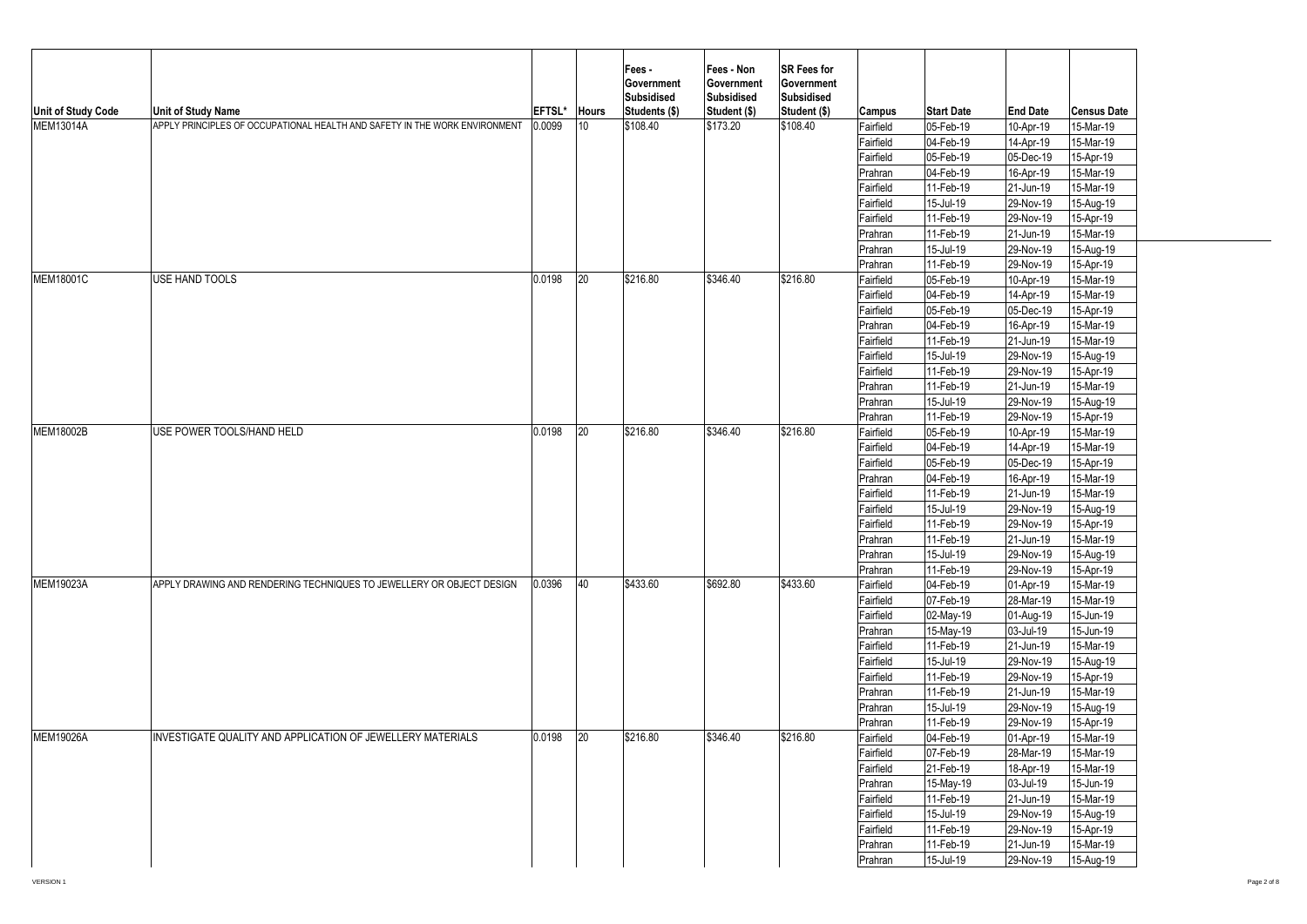| Unit of Study Code | <b>Unit of Study Name</b>                                                              | EFTSL* | <b>Hours</b> | Fees -<br>Government<br><b>Subsidised</b><br>Students (\$) | Fees - Non<br>Government<br>Subsidised<br>Student (\$) | <b>SR Fees for</b><br>Government<br><b>Subsidised</b><br>Student (\$) | Campus                 | <b>Start Date</b>                    | <b>End Date</b>        | <b>Census Date</b>     |  |
|--------------------|----------------------------------------------------------------------------------------|--------|--------------|------------------------------------------------------------|--------------------------------------------------------|-----------------------------------------------------------------------|------------------------|--------------------------------------|------------------------|------------------------|--|
|                    | PRODUCE RENDERINGS AND TECHNICAL DRAWINGS FOR JEWELLERY AND OBJECT DESIGN CONSTRUCTION |        | 40           |                                                            | \$692.80                                               |                                                                       | Prahran                | 11-Feb-19                            | 29-Nov-19              | 15-Apr-19              |  |
| MEM19031A          |                                                                                        | 0.0396 |              | \$433.60                                                   |                                                        | \$433.60                                                              | Fairfield              | 04-Feb-19                            | 01-Apr-19              | 15-Mar-19              |  |
|                    |                                                                                        |        |              |                                                            |                                                        |                                                                       | Fairfield<br>Fairfield | 07-Feb-19<br>$\overline{02}$ -May-19 | 28-Mar-19<br>01-Aug-19 | 15-Mar-19<br>15-Jun-19 |  |
|                    |                                                                                        |        |              |                                                            |                                                        |                                                                       | Prahran                | 15-May-19                            | 03-Jul-19              | 15-Jun-19              |  |
|                    |                                                                                        |        |              |                                                            |                                                        |                                                                       | Fairfield              | 11-Feb-19                            | 21-Jun-19              | 15-Mar-19              |  |
|                    |                                                                                        |        |              |                                                            |                                                        |                                                                       | Fairfield              | 15-Jul-19                            | 29-Nov-19              | 15-Aug-19              |  |
|                    |                                                                                        |        |              |                                                            |                                                        |                                                                       | Fairfield              | 11-Feb-19                            | 29-Nov-19              | 15-Apr-19              |  |
|                    |                                                                                        |        |              |                                                            |                                                        |                                                                       | Prahran                | 11-Feb-19                            | 21-Jun-19              | 15-Mar-19              |  |
|                    |                                                                                        |        |              |                                                            |                                                        |                                                                       | Prahran                | 15-Jul-19                            | 29-Nov-19              | 15-Aug-19              |  |
|                    |                                                                                        |        |              |                                                            |                                                        |                                                                       | Prahran                | 11-Feb-19                            | 29-Nov-19              | 15-Apr-19              |  |
| <b>MEM19034A</b>   | APPLY CHAIN MANUFACTURE PROCESS                                                        | 0.0396 | 40           | \$433.60                                                   | \$692.80                                               | \$433.60                                                              | Fairfield              | 27-Mar-19                            | 11-Jun-19              | 15-Apr-19              |  |
|                    |                                                                                        |        |              |                                                            |                                                        |                                                                       | Fairfield              | 22-Mar-19                            | 13-Jun-19              | 15-Apr-19              |  |
|                    |                                                                                        |        |              |                                                            |                                                        |                                                                       | Fairfield              | 16-Jul-19                            | 16-Dec-19              | 15-Aug-19              |  |
|                    |                                                                                        |        |              |                                                            |                                                        |                                                                       | Prahran                | 20-Feb-19                            | 08-May-19              | 15-Mar-19              |  |
|                    |                                                                                        |        |              |                                                            |                                                        |                                                                       | Fairfield              | 11-Feb-19                            | 21-Jun-19              | 15-Mar-19              |  |
|                    |                                                                                        |        |              |                                                            |                                                        |                                                                       | Fairfield              | 15-Jul-19                            | 29-Nov-19              | 15-Aug-19              |  |
|                    |                                                                                        |        |              |                                                            |                                                        |                                                                       | Fairfield              | 11-Feb-19                            | 29-Nov-19              | 15-Apr-19              |  |
|                    |                                                                                        |        |              |                                                            |                                                        |                                                                       | Prahran                | 11-Feb-19                            | 21-Jun-19              | 15-Mar-19              |  |
|                    |                                                                                        |        |              |                                                            |                                                        |                                                                       | Prahran                | 15-Jul-19                            | 29-Nov-19              | 15-Aug-19              |  |
|                    |                                                                                        |        |              |                                                            |                                                        |                                                                       | Prahran                | 11-Feb-19                            | 29-Nov-19              | 15-Apr-19              |  |
| MSMENV272          | PARTICIAPATE IN ENVIRONMENTALLY SUSTAINABLE WORK PRACTICES                             | 0.0297 | 30           | \$325.20                                                   | \$519.60                                               | \$325.20                                                              | Fairfield              | 05-Feb-19                            | 10-Apr-19              | 15-Mar-19              |  |
|                    |                                                                                        |        |              |                                                            |                                                        |                                                                       | Fairfield              | 04-Feb-19                            | 14-Apr-19              | 15-Mar-19              |  |
|                    |                                                                                        |        |              |                                                            |                                                        |                                                                       | Fairfield              | 05-Feb-19                            | 05-Dec-19              | 15-Apr-19              |  |
|                    |                                                                                        |        |              |                                                            |                                                        |                                                                       | Prahran                | 04-Feb-19                            | 16-Apr-19              | 15-Mar-19              |  |
|                    |                                                                                        |        |              |                                                            |                                                        |                                                                       | Fairfield              | 11-Feb-19                            | 21-Jun-19              | 15-Mar-19              |  |
|                    |                                                                                        |        |              |                                                            |                                                        |                                                                       | Fairfield              | 15-Jul-19                            | 29-Nov-19              | 15-Aug-19              |  |
|                    |                                                                                        |        |              |                                                            |                                                        |                                                                       | Fairfield              | 11-Feb-19                            | 29-Nov-19              | 15-Apr-19              |  |
|                    |                                                                                        |        |              |                                                            |                                                        |                                                                       | Prahran                | 11-Feb-19                            | 21-Jun-19              | 15-Mar-19              |  |
|                    |                                                                                        |        |              |                                                            |                                                        |                                                                       | Prahran                | 15-Jul-19                            | 29-Nov-19              | 15-Aug-19              |  |
|                    |                                                                                        |        |              |                                                            |                                                        |                                                                       | Prahran                | 11-Feb-19                            | 29-Nov-19              | 15-Apr-19              |  |
| MSAENV272B         | PARTICIAPATE IN ENVIRONMENTALLY SUSTAINABLE WORK PRACTICES                             | 0.0297 | 30           | \$325.20                                                   | \$519.60                                               | \$325.20                                                              | Fairfield              | 05-Feb-19                            | 10-Apr-19              | 15-Mar-19              |  |
|                    |                                                                                        |        |              |                                                            |                                                        |                                                                       | Fairfield              | 04-Feb-19                            | 14-Apr-19              | 15-Mar-19              |  |
|                    |                                                                                        |        |              |                                                            |                                                        |                                                                       | Fairfield              | 05-Feb-19                            | 05-Dec-19              | 15-Apr-19              |  |
|                    |                                                                                        |        |              |                                                            |                                                        |                                                                       | Prahran                | 04-Feb-19                            | 16-Apr-19              | 15-Mar-19              |  |
|                    |                                                                                        |        |              |                                                            |                                                        |                                                                       | Fairfield              | 11-Feb-19                            | 21-Jun-19              | 15-Mar-19              |  |
|                    |                                                                                        |        |              |                                                            |                                                        |                                                                       | Fairfield              | 15-Jul-19                            | 29-Nov-19              | 15-Aug-19              |  |
|                    |                                                                                        |        |              |                                                            |                                                        |                                                                       | Fairfield              | 11-Feb-19                            | 29-Nov-19              | 15-Apr-19              |  |
|                    |                                                                                        |        |              |                                                            |                                                        |                                                                       | Prahran                | 11-Feb-19                            | 21-Jun-19              | 15-Mar-19              |  |
|                    |                                                                                        |        |              |                                                            |                                                        |                                                                       | Prahran                | 15-Jul-19                            | 29-Nov-19              | 15-Aug-19              |  |
|                    |                                                                                        |        |              |                                                            |                                                        |                                                                       | Prahran                | 11-Feb-19                            | 29-Nov-19              | 15-Apr-19              |  |
| <b>MEM18003C</b>   | USE TOOLS FOR PRECISION WORK                                                           | 0.0396 | 40           | \$433.60                                                   | \$692.80                                               | \$433.60                                                              | Fairfield              | 25-Mar-19                            | 05-Aug-19              | 15-Apr-19              |  |
|                    |                                                                                        |        |              |                                                            |                                                        |                                                                       | Fairfield              | 26-Mar-19                            | 08-Jul-19              | 15-May-19              |  |
|                    |                                                                                        |        |              |                                                            |                                                        |                                                                       | Fairfield              | 04-Jun-19                            | 10-Dec-19              | 15-Aug-19              |  |
|                    |                                                                                        |        |              |                                                            |                                                        |                                                                       | Prahran                | 04-Mar-19                            | 08-Jul-19              | 15-Apr-19              |  |
|                    |                                                                                        |        |              |                                                            |                                                        |                                                                       | Fairfield              | 11-Feb-19                            | 21-Jun-19              | 15-Mar-19              |  |
|                    |                                                                                        |        |              |                                                            |                                                        |                                                                       | Fairfield              | 15-Jul-19                            | 29-Nov-19              | 15-Aug-19              |  |
|                    |                                                                                        |        |              |                                                            |                                                        |                                                                       | Fairfield              | 11-Feb-19                            | 29-Nov-19              | 15-Apr-19              |  |
|                    |                                                                                        |        |              |                                                            |                                                        |                                                                       | Prahran                | 11-Feb-19                            | 21-Jun-19              | 15-Mar-19              |  |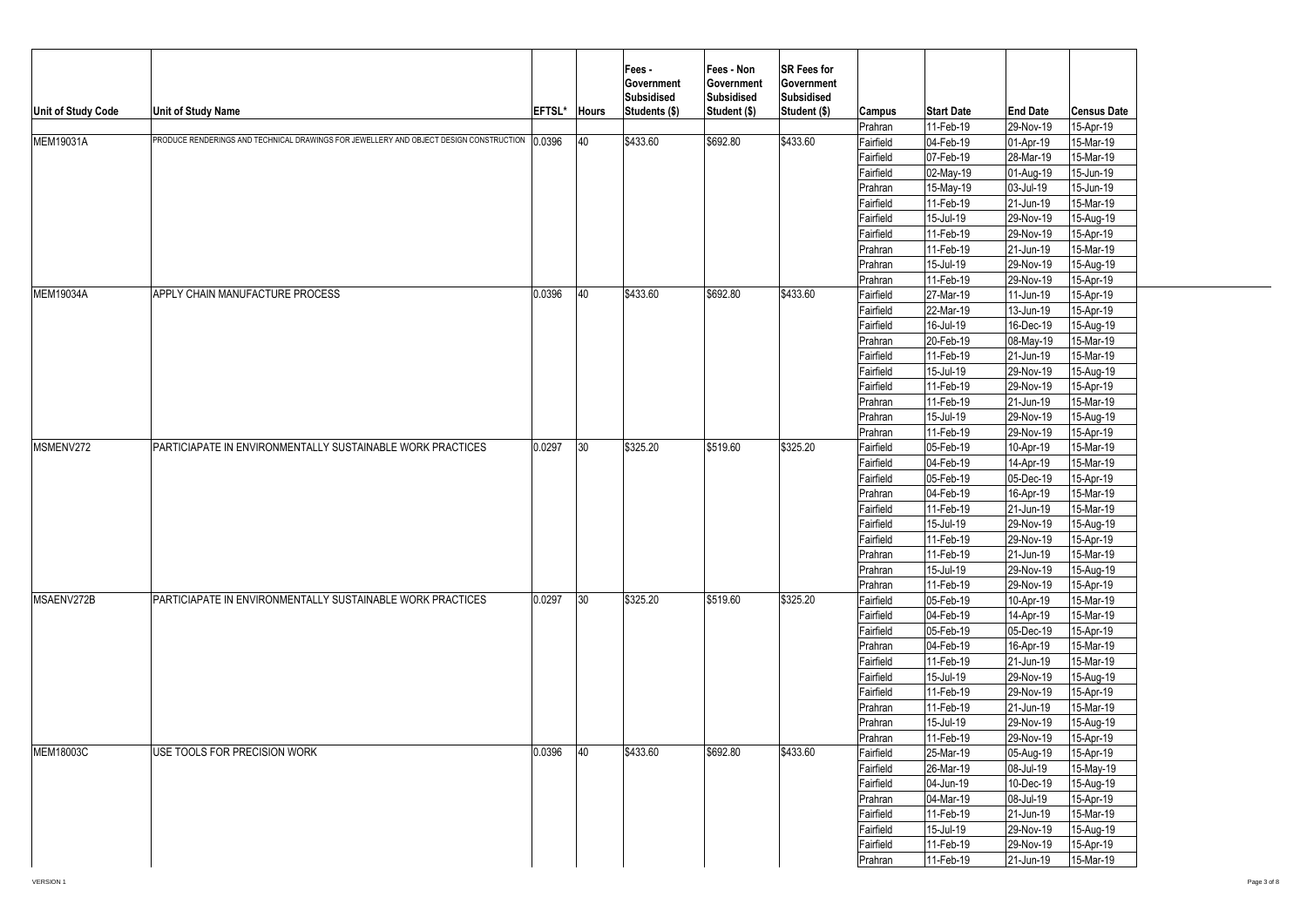| Unit of Study Code | <b>Unit of Study Name</b>                                       | EFTSL* | <b>Hours</b> | Fees -<br>Government<br><b>Subsidised</b><br>Students (\$) | Fees - Non<br>Government<br>Subsidised<br>Student (\$) | <b>SR Fees for</b><br>Government<br><b>Subsidised</b><br>Student (\$) | <b>Campus</b> | <b>Start Date</b> | <b>End Date</b>        | <b>Census Date</b> |
|--------------------|-----------------------------------------------------------------|--------|--------------|------------------------------------------------------------|--------------------------------------------------------|-----------------------------------------------------------------------|---------------|-------------------|------------------------|--------------------|
|                    |                                                                 |        |              |                                                            |                                                        |                                                                       | Prahran       | 15-Jul-19         | 29-Nov-19              | 15-Aug-19          |
|                    |                                                                 |        |              |                                                            |                                                        |                                                                       | Prahran       | 11-Feb-19         | 29-Nov-19              | 15-Apr-19          |
| CUAPPR501          | REALISE A BODY OF CREATIVE WORK                                 | 0.0792 | 80           | \$867.20                                                   | \$1,385.60                                             | \$867.20                                                              | Fairfield     | 03-Apr-19         | 07-Aug-19              | 15-May-19          |
|                    |                                                                 |        |              |                                                            |                                                        |                                                                       | Fairfield     | 26-Apr-19         | 09-Aug-19              | 15-May-19          |
|                    |                                                                 |        |              |                                                            |                                                        |                                                                       | Fairfield     | 07-Feb-19         | 11-Jul-19              | 15-Mar-19          |
|                    |                                                                 |        |              |                                                            |                                                        |                                                                       | Prahran       | 24-Jul-19         | 20-Nov-19              | 15-Aug-19          |
|                    |                                                                 |        |              |                                                            |                                                        |                                                                       | Fairfield     | 11-Feb-19         | 21-Jun-19              | 15-Mar-19          |
|                    |                                                                 |        |              |                                                            |                                                        |                                                                       | Fairfield     | 15-Jul-19         | 29-Nov-19              | 15-Aug-19          |
|                    |                                                                 |        |              |                                                            |                                                        |                                                                       | Fairfield     | 11-Feb-19         | 29-Nov-19              | 15-Apr-19          |
|                    |                                                                 |        |              |                                                            |                                                        |                                                                       | Prahran       | 11-Feb-19         | 21-Jun-19              | 15-Mar-19          |
|                    |                                                                 |        |              |                                                            |                                                        |                                                                       | Prahran       | 15-Jul-19         | 29-Nov-19              | 15-Aug-19          |
|                    |                                                                 |        |              |                                                            |                                                        |                                                                       | Prahran       | 11-Feb-19         | 29-Nov-19              | 15-Apr-19          |
| CUVPRP501A         | <b>REALISE A BODY OF CREATIVE WORK</b>                          | 0.0792 | 80           | \$867.20                                                   | \$1,385.60                                             | \$867.20                                                              | Fairfield     | 03-Apr-19         | 07-Aug-19              | 15-May-19          |
|                    |                                                                 |        |              |                                                            |                                                        |                                                                       | Fairfield     | 26-Apr-19         | 09-Aug-19              | 15-May-19          |
|                    |                                                                 |        |              |                                                            |                                                        |                                                                       | Fairfield     | 07-Feb-19         | 11-Jul-19              | 15-Mar-19          |
|                    |                                                                 |        |              |                                                            |                                                        |                                                                       | Prahran       | 24-Jul-19         | 20-Nov-19              | 15-Aug-19          |
|                    |                                                                 |        |              |                                                            |                                                        |                                                                       | Fairfield     | 11-Feb-19         | 21-Jun-19              | 15-Mar-19          |
|                    |                                                                 |        |              |                                                            |                                                        |                                                                       | Fairfield     | 15-Jul-19         | 29-Nov-19              | 15-Aug-19          |
|                    |                                                                 |        |              |                                                            |                                                        |                                                                       | Fairfield     | 11-Feb-19         | 29-Nov-19              | 15-Apr-19          |
|                    |                                                                 |        |              |                                                            |                                                        |                                                                       | Prahran       | 11-Feb-19         | 21-Jun-19              | 15-Mar-19          |
|                    |                                                                 |        |              |                                                            |                                                        |                                                                       | Prahran       | 15-Jul-19         | 29-Nov-19              | 15-Aug-19          |
|                    |                                                                 |        |              |                                                            |                                                        |                                                                       | Prahran       | 11-Feb-19         | 29-Nov-19              | 15-Apr-19          |
| MEM19029A          | PRODUCE A PROFESSIONAL JEWELLERY DESIGN AND 3D OBJECT PORTFOLIO | 0.0594 | 60           | \$650.40                                                   | \$1,039.20                                             | \$650.40                                                              | Fairfield     | 31-Jul-19         | 23-Oct-19              | 15-Aug-19          |
|                    |                                                                 |        |              |                                                            |                                                        |                                                                       | Fairfield     | 25-Jul-19         | 16-Sep-19              | 15-Aug-19          |
|                    |                                                                 |        |              |                                                            |                                                        |                                                                       | Fairfield     | 05-Feb-19         | 11-Jun-19              | 15-Mar-19          |
|                    |                                                                 |        |              |                                                            |                                                        |                                                                       | Prahran       | 23-Apr-19         | 02-Jul-19              | 15-May-19          |
|                    |                                                                 |        |              |                                                            |                                                        |                                                                       | Fairfield     | 11-Feb-19         | 21-Jun-19              | 15-Mar-19          |
|                    |                                                                 |        |              |                                                            |                                                        |                                                                       | Fairfield     | 15-Jul-19         | 29-Nov-19              | 15-Aug-19          |
|                    |                                                                 |        |              |                                                            |                                                        |                                                                       | Fairfield     | 11-Feb-19         | 29-Nov-19              | 15-Apr-19          |
|                    |                                                                 |        |              |                                                            |                                                        |                                                                       | Prahran       | 11-Feb-19         | 21-Jun-19              | 15-Mar-19          |
|                    |                                                                 |        |              |                                                            |                                                        |                                                                       | Prahran       | 15-Jul-19         | 29-Nov-19              | 15-Aug-19          |
|                    |                                                                 |        |              |                                                            |                                                        |                                                                       | Prahran       | 11-Feb-19         | 29-Nov-19              | 15-Apr-19          |
| MEM19012B          | PRODUCE JEWELLERY WAX MODEL                                     | 0.0396 | 40           | \$433.60                                                   | \$692.80                                               | \$433.60                                                              | Fairfield     | 04-Jun-19         |                        | 15-Jul-19          |
|                    |                                                                 |        |              |                                                            |                                                        |                                                                       | Fairfield     | 10-Oct-19         | 06-Aug-19<br>28-Nov-19 | $15-Nov-19$        |
|                    |                                                                 |        |              |                                                            |                                                        |                                                                       | Prahran       | 30-Jul-19         | 01-Oct-19              | 15-Aug-19          |
|                    |                                                                 |        |              |                                                            |                                                        |                                                                       |               | 11-Feb-19         | 21-Jun-19              | 15-Mar-19          |
|                    |                                                                 |        |              |                                                            |                                                        |                                                                       | Fairfield     |                   |                        |                    |
|                    |                                                                 |        |              |                                                            |                                                        |                                                                       | Fairfield     | 15-Jul-19         | 29-Nov-19              | 15-Aug-19          |
|                    |                                                                 |        |              |                                                            |                                                        |                                                                       | Fairfield     | 11-Feb-19         | 29-Nov-19              | 15-Apr-19          |
|                    |                                                                 |        |              |                                                            |                                                        |                                                                       | Prahran       | 11-Feb-19         | 21-Jun-19              | 15-Mar-19          |
|                    |                                                                 |        |              |                                                            |                                                        |                                                                       | Prahran       | 15-Jul-19         | 29-Nov-19              | 15-Aug-19          |
|                    |                                                                 |        |              |                                                            |                                                        |                                                                       | Prahran       | 11-Feb-19         | 29-Nov-19              | 15-Apr-19          |
| CUAPPR503          | PRESENT A BODY OF OWN CREATIVE WORK                             | 0.0594 | 60           | \$650.40                                                   | \$1,039.20                                             | \$650.40                                                              | Fairfield     | 07-Oct-19         | 09-Dec-19              | 15-Nov-19          |
|                    |                                                                 |        |              |                                                            |                                                        |                                                                       | Fairfield     | 23-Jul-19         | 05-Nov-19              | 15-Aug-19          |
|                    |                                                                 |        |              |                                                            |                                                        |                                                                       | Prahran       | 08-Oct-19         | 10-Dec-19              | 15-Nov-19          |
|                    |                                                                 |        |              |                                                            |                                                        |                                                                       | Fairfield     | 11-Feb-19         | 21-Jun-19              | 15-Mar-19          |
|                    |                                                                 |        |              |                                                            |                                                        |                                                                       | Fairfield     | 15-Jul-19         | 29-Nov-19              | 15-Aug-19          |
|                    |                                                                 |        |              |                                                            |                                                        |                                                                       | Fairfield     | 11-Feb-19         | 29-Nov-19              | 15-Apr-19          |
|                    |                                                                 |        |              |                                                            |                                                        |                                                                       | Prahran       | 11-Feb-19         | 21-Jun-19              | 15-Mar-19          |
|                    |                                                                 |        |              |                                                            |                                                        |                                                                       | Prahran       | 15-Jul-19         | 29-Nov-19              | 15-Aug-19          |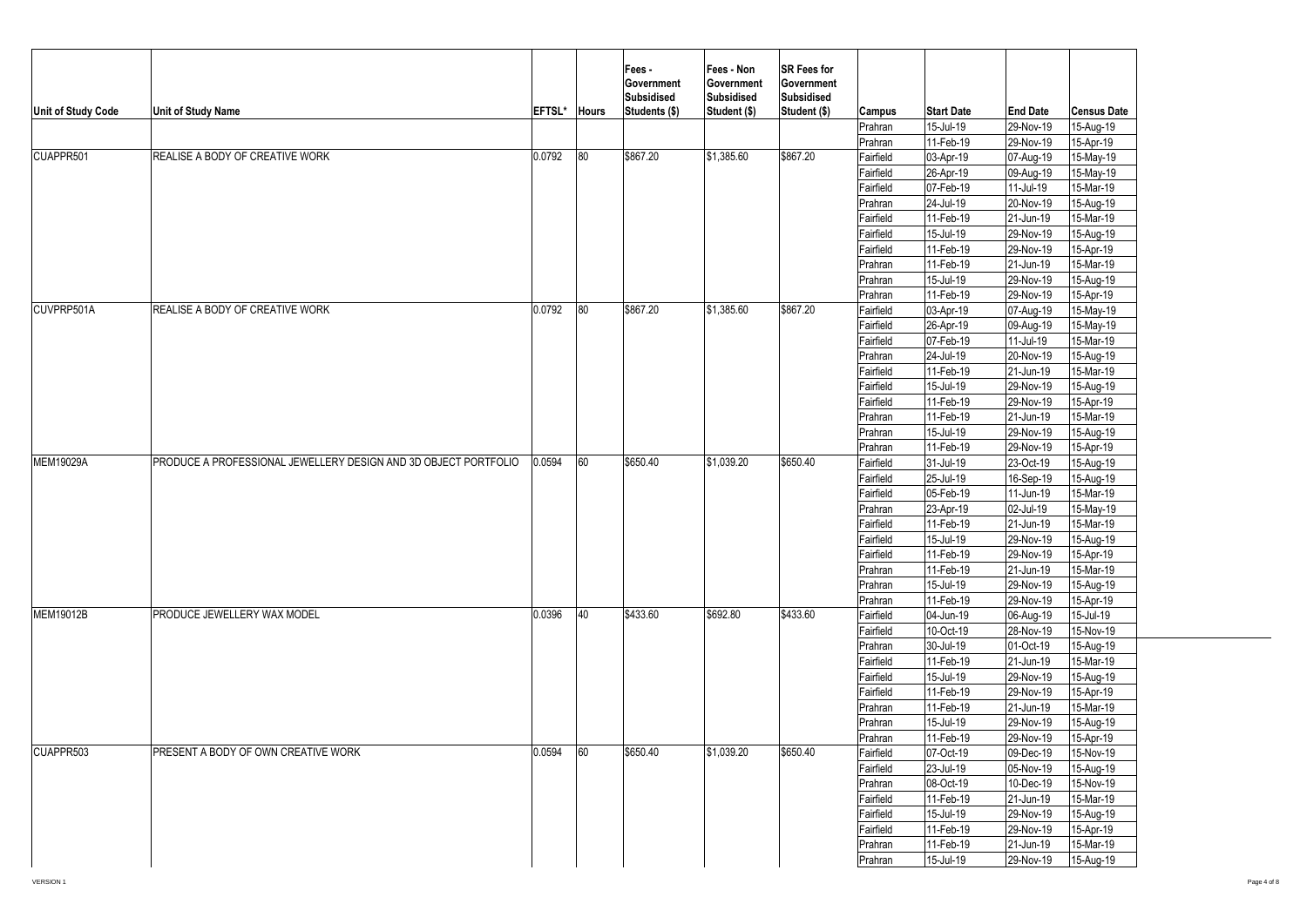| Unit of Study Code | <b>Unit of Study Name</b>                      | EFTSL* Hours |              | Fees -<br>Government<br><b>Subsidised</b><br>Students (\$) | Fees - Non<br>Government<br>Subsidised<br>Student (\$) | <b>SR Fees for</b><br>Government<br><b>Subsidised</b><br>Student (\$) | Campus               | <b>Start Date</b>      | <b>End Date</b>        | <b>Census Date</b>     |
|--------------------|------------------------------------------------|--------------|--------------|------------------------------------------------------------|--------------------------------------------------------|-----------------------------------------------------------------------|----------------------|------------------------|------------------------|------------------------|
|                    |                                                |              |              |                                                            |                                                        |                                                                       | Prahran              | 11-Feb-19              | 29-Nov-19              | 15-Apr-19              |
| CUVPRP503A         | PRESENT A BODY OF OWN CREATIVE WORK            | 0.0594       | 60           | \$650.40                                                   | \$1,039.20                                             | \$650.40                                                              | Fairfield            | 07-Oct-19              | 09-Dec-19              | 15-Nov-19              |
|                    |                                                |              |              |                                                            |                                                        |                                                                       | Fairfield            | 23-Jul-19              | 05-Nov-19              | 15-Aug-19              |
|                    |                                                |              |              |                                                            |                                                        |                                                                       | Prahran              | 08-Oct-19              | 10-Dec-19              | $15-Nov-19$            |
|                    |                                                |              |              |                                                            |                                                        |                                                                       | Fairfield            | 11-Feb-19              | 21-Jun-19<br>29-Nov-19 | 15-Mar-19              |
|                    |                                                |              |              |                                                            |                                                        |                                                                       | Fairfield            | 15-Jul-19              |                        | 15-Aug-19<br>15-Apr-19 |
|                    |                                                |              |              |                                                            |                                                        |                                                                       | Fairfield            | 11-Feb-19<br>11-Feb-19 | 29-Nov-19<br>21-Jun-19 | 15-Mar-19              |
|                    |                                                |              |              |                                                            |                                                        |                                                                       | Prahran              |                        | 29-Nov-19              | 15-Aug-19              |
|                    |                                                |              |              |                                                            |                                                        |                                                                       | Prahran<br>Prahran   | 15-Jul-19<br>11-Feb-19 | 29-Nov-19              | 15-Apr-19              |
| <b>MEM19037A</b>   | PLAN AND IMPLEMENT CHENIER FABRICATION PROCESS | 0.0198       | 20           | \$216.80                                                   | \$346.40                                               | \$216.80                                                              | Fairfield            | 27-Mar-19              | 11-Jun-19              | 15-May-19              |
|                    |                                                |              |              |                                                            |                                                        |                                                                       | Fairfield            | 22-Mar-19              | 13-Jun-19              | 15-Apr-19              |
|                    |                                                |              |              |                                                            |                                                        |                                                                       | Fairfield            | 16-Jul-19              | 16-Dec-19              |                        |
|                    |                                                |              |              |                                                            |                                                        |                                                                       |                      | 20-Feb-19              | 08-May-19              | 15-Aug-19<br>15-Mar-19 |
|                    |                                                |              |              |                                                            |                                                        |                                                                       | Prahran<br>Fairfield | 11-Feb-19              | 21-Jun-19              | 15-Mar-19              |
|                    |                                                |              |              |                                                            |                                                        |                                                                       | Fairfield            | 15-Jul-19              | 29-Nov-19              | 15-Aug-19              |
|                    |                                                |              |              |                                                            |                                                        |                                                                       | Fairfield            | 11-Feb-19              | 29-Nov-19              | 15-Apr-19              |
|                    |                                                |              |              |                                                            |                                                        |                                                                       | Prahran              | 11-Feb-19              | 21-Jun-19              | 15-Mar-19              |
|                    |                                                |              |              |                                                            |                                                        |                                                                       | Prahran              | 15-Jul-19              | 29-Nov-19              | 15-Aug-19              |
|                    |                                                |              |              |                                                            |                                                        |                                                                       | Prahran              | 11-Feb-19              | 29-Nov-19              | 15-Apr-19              |
| MEM13004B          | WORK SAFELY WITH MOLTEN METALS/GLASS           | 0.0198       | $ 20\rangle$ | \$216.80                                                   | \$346.40                                               | \$216.80                                                              | Fairfield            | 03-Apr-19              | 07-Aug-19              | 15-May-19              |
|                    |                                                |              |              |                                                            |                                                        |                                                                       | Fairfield            | 26-Apr-19              | 09-Aug-19              | 15-May-19              |
|                    |                                                |              |              |                                                            |                                                        |                                                                       | Fairfield            | 07-Feb-19              | 11-Jul-19              | 15-Mar-19              |
|                    |                                                |              |              |                                                            |                                                        |                                                                       | Prahran              | 24-Jul-19              | 20-Nov-19              | 15-Aug-19              |
|                    |                                                |              |              |                                                            |                                                        |                                                                       | Fairfield            | 11-Feb-19              | 21-Jun-19              | 15-Mar-19              |
|                    |                                                |              |              |                                                            |                                                        |                                                                       | Fairfield            | 15-Jul-19              | 29-Nov-19              | 15-Aug-19              |
|                    |                                                |              |              |                                                            |                                                        |                                                                       | Fairfield            | 11-Feb-19              | 29-Nov-19              | 15-Apr-19              |
|                    |                                                |              |              |                                                            |                                                        |                                                                       | Prahran              | 11-Feb-19              | 21-Jun-19              | 15-Mar-19              |
|                    |                                                |              |              |                                                            |                                                        |                                                                       | Prahran              | 15-Jul-19              | 29-Nov-19              | 15-Aug-19              |
|                    |                                                |              |              |                                                            |                                                        |                                                                       | Prahran              | 11-Feb-19              | 29-Nov-19              | 15-Apr-19              |
| MEM08010B          | MANUALLY FINISH/POLISH MATERIALS               | 0.0594       | 60           | \$650.40                                                   | \$1,039.20                                             | \$650.40                                                              | Fairfield            | 29-Jul-19              | 16-Sep-19              | 15-Aug-19              |
|                    |                                                |              |              |                                                            |                                                        |                                                                       | Fairfield            | 27-Jun-19              | 03-Oct-19              | 15-Jul-19              |
|                    |                                                |              |              |                                                            |                                                        |                                                                       | Fairfield            | 18-Jul-19              | 12-Dec-19              | 15-Aug-19              |
|                    |                                                |              |              |                                                            |                                                        |                                                                       | Prahran              | 09-Sep-19              | 04-Dec-19              | 15-Oct-19              |
|                    |                                                |              |              |                                                            |                                                        |                                                                       | Fairfield            | 11-Feb-19              | 21-Jun-19              | 15-Mar-19              |
|                    |                                                |              |              |                                                            |                                                        |                                                                       | Fairfield            | 15-Jul-19              | 29-Nov-19              | 15-Aug-19              |
|                    |                                                |              |              |                                                            |                                                        |                                                                       | Fairfield            | 11-Feb-19              | 29-Nov-19              | 15-Apr-19              |
|                    |                                                |              |              |                                                            |                                                        |                                                                       | Prahran              | 11-Feb-19              | 21-Jun-19              | 15-Mar-19              |
|                    |                                                |              |              |                                                            |                                                        |                                                                       | Prahran              | 15-Jul-19              | 29-Nov-19              | 15-Aug-19              |
|                    |                                                |              |              |                                                            |                                                        |                                                                       | Prahran              | 11-Feb-19              | 29-Nov-19              | 15-Apr-19              |
| BSBDES402          | INTERPRET AND RESPOND TO A DESIGN BRIEF        | 0.0198       | $ 20\rangle$ | \$216.80                                                   | \$346.40                                               | \$216.80                                                              | Fairfield            | 31-Jul-19              | 23-Oct-19              | 15-Aug-19              |
|                    |                                                |              |              |                                                            |                                                        |                                                                       | Fairfield            | 25-Jul-19              | 16-Sep-19              | 15-Aug-19              |
|                    |                                                |              |              |                                                            |                                                        |                                                                       | Fairfield            | 05-Feb-19              | 11-Jun-19              | 15-Mar-19              |
|                    |                                                |              |              |                                                            |                                                        |                                                                       | Prahran              | 23-Apr-19              | 02-Jul-19              | 15-May-19              |
|                    |                                                |              |              |                                                            |                                                        |                                                                       | Fairfield            | 11-Feb-19              | 21-Jun-19              | 15-Mar-19              |
|                    |                                                |              |              |                                                            |                                                        |                                                                       | Fairfield            | 15-Jul-19              | 29-Nov-19              | 15-Aug-19              |
|                    |                                                |              |              |                                                            |                                                        |                                                                       | Fairfield            | 11-Feb-19              | 29-Nov-19              | $15 - Apr - 19$        |
|                    |                                                |              |              |                                                            |                                                        |                                                                       | Prahran              | 11-Feb-19              | 21-Jun-19              | 15-Mar-19              |
|                    |                                                |              |              |                                                            |                                                        |                                                                       | Prahran              | 15-Jul-19              | 29-Nov-19              | 15-Aug-19              |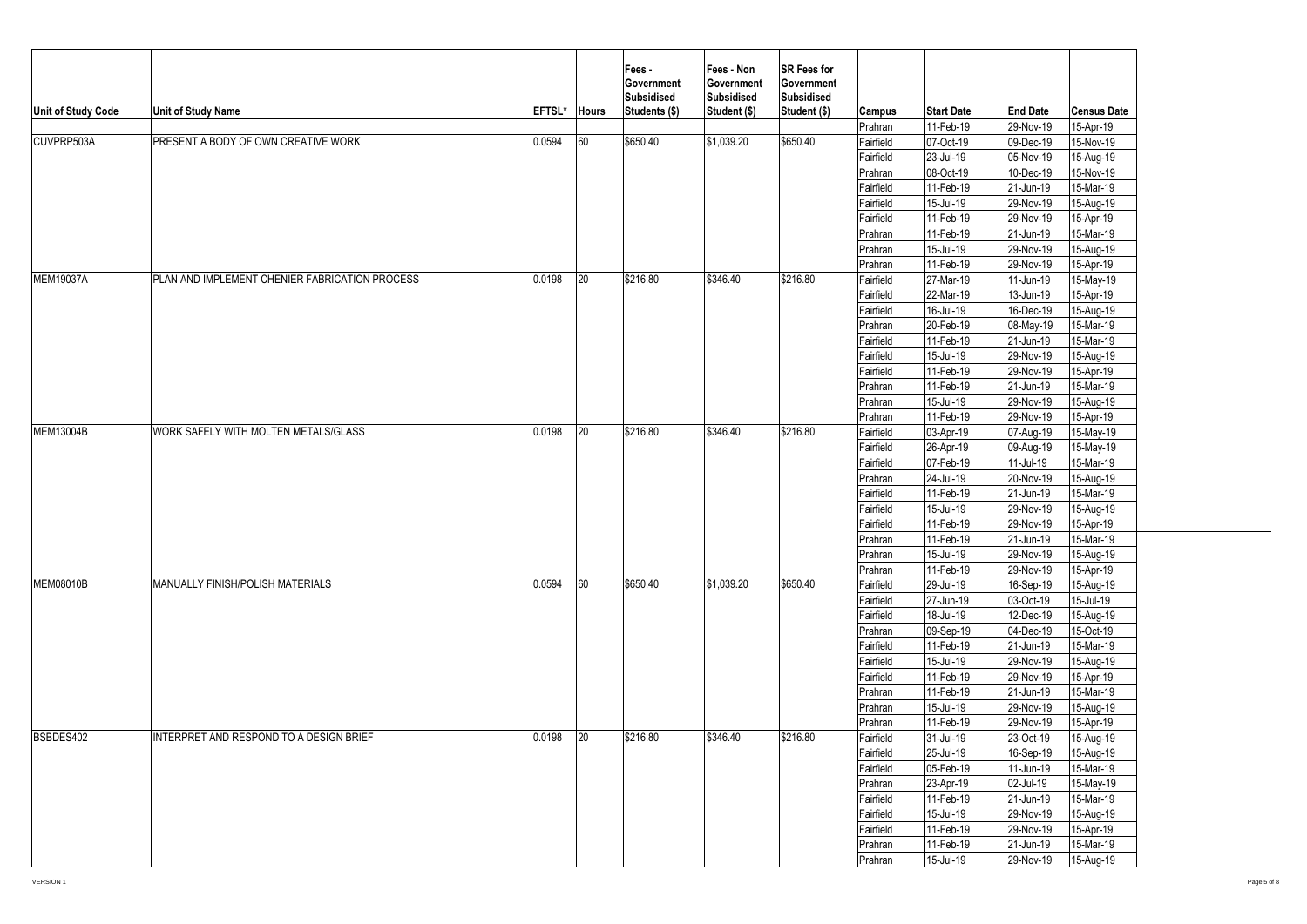| Unit of Study Code | <b>Unit of Study Name</b>                                    | EFTSL* | <b>Hours</b> | Fees -<br>Government<br>Subsidised<br>Students (\$) | Fees - Non<br>Government<br><b>Subsidised</b><br>Student (\$) | <b>SR Fees for</b><br>Government<br><b>Subsidised</b><br>Student (\$) | Campus<br>Prahran | <b>Start Date</b><br>11-Feb-19 | <b>End Date</b><br>29-Nov-19 | <b>Census Date</b><br>15-Apr-19 |
|--------------------|--------------------------------------------------------------|--------|--------------|-----------------------------------------------------|---------------------------------------------------------------|-----------------------------------------------------------------------|-------------------|--------------------------------|------------------------------|---------------------------------|
| BSBDES402A         | INTERPRET AND RESPOND TO A DESIGN BRIEF                      | 0.0198 | 20           | \$216.80                                            | \$346.40                                                      | \$216.80                                                              | Fairfield         | 31-Jul-19                      | 23-Oct-19                    | 15-Aug-19                       |
|                    |                                                              |        |              |                                                     |                                                               |                                                                       | Fairfield         | 25-Jul-19                      | 16-Sep-19                    | 15-Aug-19                       |
|                    |                                                              |        |              |                                                     |                                                               |                                                                       | Fairfield         | 05-Feb-19                      | 11-Jun-19                    | 15-Mar-19                       |
|                    |                                                              |        |              |                                                     |                                                               |                                                                       | Prahran           | 23-Apr-19                      | 02-Jul-19                    | 15-May-19                       |
|                    |                                                              |        |              |                                                     |                                                               |                                                                       | Fairfield         | 11-Feb-19                      | 21-Jun-19                    | 15-Mar-19                       |
|                    |                                                              |        |              |                                                     |                                                               |                                                                       | Fairfield         | 15-Jul-19                      | 29-Nov-19                    | 15-Aug-19                       |
|                    |                                                              |        |              |                                                     |                                                               |                                                                       | Fairfield         | 11-Feb-19                      | 29-Nov-19                    | $15 - Apr - 19$                 |
|                    |                                                              |        |              |                                                     |                                                               |                                                                       | Prahran           | 11-Feb-19                      | 21-Jun-19                    | 15-Mar-19                       |
|                    |                                                              |        |              |                                                     |                                                               |                                                                       | Prahran           | 15-Jul-19                      | 29-Nov-19                    | 15-Aug-19                       |
|                    |                                                              |        |              |                                                     |                                                               |                                                                       | Prahran           | 11-Feb-19                      | 29-Nov-19                    | 15-Apr-19                       |
| MEM13003B          | WORK SAFELY WITH INDUSTRIAL CHEMICALS AND MATERIALS          | 0.0198 | 20           | \$216.80                                            | \$346.40                                                      | \$216.80                                                              | Fairfield         | 03-Apr-19                      | 07-Aug-19                    | 15-May-19                       |
|                    |                                                              |        |              |                                                     |                                                               |                                                                       | Fairfield         | 26-Apr-19                      | 09-Aug-19                    | 15-May-19                       |
|                    |                                                              |        |              |                                                     |                                                               |                                                                       | Fairfield         | 07-Feb-19                      | 11-Jul-19                    | 15-Mar-19                       |
|                    |                                                              |        |              |                                                     |                                                               |                                                                       | Prahran           | 24-Jul-19                      | 20-Nov-19                    | 15-Aug-19                       |
|                    |                                                              |        |              |                                                     |                                                               |                                                                       | Fairfield         | 11-Feb-19                      | 21-Jun-19                    | 15-Mar-19                       |
|                    |                                                              |        |              |                                                     |                                                               |                                                                       | Fairfield         | 15-Jul-19                      | 29-Nov-19                    | 15-Aug-19                       |
|                    |                                                              |        |              |                                                     |                                                               |                                                                       | Fairfield         | 11-Feb-19                      | 29-Nov-19                    | 15-Apr-19                       |
|                    |                                                              |        |              |                                                     |                                                               |                                                                       | Prahran           | 11-Feb-19                      | 21-Jun-19                    | 15-Mar-19                       |
|                    |                                                              |        |              |                                                     |                                                               |                                                                       | Prahran           | 15-Jul-19                      | 29-Nov-19                    | 15-Aug-19                       |
|                    |                                                              |        |              |                                                     |                                                               |                                                                       | Prahran           | 11-Feb-19                      | 29-Nov-19                    | 15-Apr-19                       |
| MEM19032A          | DESIGN AND IMPLEMENT MECHANISMS IN JEWELLERY ITEMS           | 0.0594 | 60           | \$650.40                                            | \$1,039.20                                                    | \$650.40                                                              | Fairfield         | 25-Mar-19                      | 05-Aug-19                    | 15-May-19                       |
|                    |                                                              |        |              |                                                     |                                                               |                                                                       | Fairfield         | 26-Mar-19                      | 08-Jul-19                    | 15-May-19                       |
|                    |                                                              |        |              |                                                     |                                                               |                                                                       | Fairfield         | 04-Jun-19                      | 10-Dec-19                    | 15-Aug-19                       |
|                    |                                                              |        |              |                                                     |                                                               |                                                                       | Prahran           | 04-Mar-19                      | 08-Jul-19                    | 15-Apr-19                       |
|                    |                                                              |        |              |                                                     |                                                               |                                                                       | Fairfield         | 11-Feb-19                      | 21-Jun-19                    | 15-Mar-19                       |
|                    |                                                              |        |              |                                                     |                                                               |                                                                       | Fairfield         | 15-Jul-19                      | 29-Nov-19                    | 15-Aug-19                       |
|                    |                                                              |        |              |                                                     |                                                               |                                                                       | Fairfield         | 11-Feb-19                      | 29-Nov-19                    | 15-Apr-19                       |
|                    |                                                              |        |              |                                                     |                                                               |                                                                       | Prahran           | 11-Feb-19                      | 21-Jun-19                    | 15-Mar-19                       |
|                    |                                                              |        |              |                                                     |                                                               |                                                                       | Prahran           | 15-Jul-19                      | 29-Nov-19                    | 15-Aug-19                       |
|                    |                                                              |        |              |                                                     |                                                               |                                                                       | Prahran           | 11-Feb-19                      | 29-Nov-19                    | 15-Mar-19                       |
| <b>MEM19033A</b>   | <b>CREATE SILVERSMITHING OBJECTS</b>                         | 0.0594 | 60           | \$650.40                                            | \$1,039.20                                                    | \$650.40                                                              | Fairfield         | 27-Aug-19                      | 12-Nov-19                    | 15-Oct-19                       |
|                    |                                                              |        |              |                                                     |                                                               |                                                                       | Fairfield         | 02-Aug-19                      | 04-Oct-19                    | 15-Sep-19                       |
|                    |                                                              |        |              |                                                     |                                                               |                                                                       | Fairfield         | 07-Feb-19                      | 11-Jul-19                    | 15-Mar-19                       |
|                    |                                                              |        |              |                                                     |                                                               |                                                                       | Prahran           | 15-Jul-19                      | 16-Sep-19                    | 15-Aug-19                       |
|                    |                                                              |        |              |                                                     |                                                               |                                                                       | Fairfield         | 11-Feb-19                      | 21-Jun-19                    | 15-Mar-19                       |
|                    |                                                              |        |              |                                                     |                                                               |                                                                       | Fairfield         | 15-Jul-19                      | 29-Nov-19                    | 15-Aug-19                       |
|                    |                                                              |        |              |                                                     |                                                               |                                                                       | Fairfield         | 11-Feb-19                      | 29-Nov-19                    | 15-Apr-19                       |
|                    |                                                              |        |              |                                                     |                                                               |                                                                       | Prahran           | 11-Feb-19                      | 21-Jun-19                    | 15-Mar-19                       |
|                    |                                                              |        |              |                                                     |                                                               |                                                                       | Prahran           | 15-Jul-19                      | 29-Nov-19                    | 15-Aug-19                       |
|                    |                                                              |        |              |                                                     |                                                               |                                                                       | Prahran           | 11-Feb-19                      | 29-Nov-19                    | 15-Apr-19                       |
| <b>MEM19024A</b>   | USE CAD TO CREATE AND DISPLAY 3D JEWELLERY AND OBJECT MODELS | 0.0396 | 40           | \$433.60                                            | \$692.80                                                      | \$433.60                                                              | Fairfield         | 16-Oct-19                      | 10-Dec-19                    | 15-Nov-19                       |
|                    |                                                              |        |              |                                                     |                                                               |                                                                       | Fairfield         | 11-Oct-19                      | 13-Dec-19                    | 15-Nov-19                       |
|                    |                                                              |        |              |                                                     |                                                               |                                                                       | Prahran           | 16-Jul-19                      | 10-Sep-19                    | 15-Aug-19                       |
|                    |                                                              |        |              |                                                     |                                                               |                                                                       | Fairfield         | 11-Feb-19                      | 21-Jun-19                    | 15-Mar-19                       |
|                    |                                                              |        |              |                                                     |                                                               |                                                                       | Fairfield         | 15-Jul-19                      | 29-Nov-19                    | 15-Aug-19                       |
|                    |                                                              |        |              |                                                     |                                                               |                                                                       | Fairfield         | 11-Feb-19                      | 29-Nov-19                    | 15-Apr-19                       |
|                    |                                                              |        |              |                                                     |                                                               |                                                                       | Prahran           | 11-Feb-19                      | 21-Jun-19                    | 15-Mar-19                       |
|                    |                                                              |        |              |                                                     |                                                               |                                                                       |                   | 15-Jul-19                      |                              |                                 |
|                    |                                                              |        |              |                                                     |                                                               |                                                                       | Prahran           |                                | 29-Nov-19                    | 15-Aug-19                       |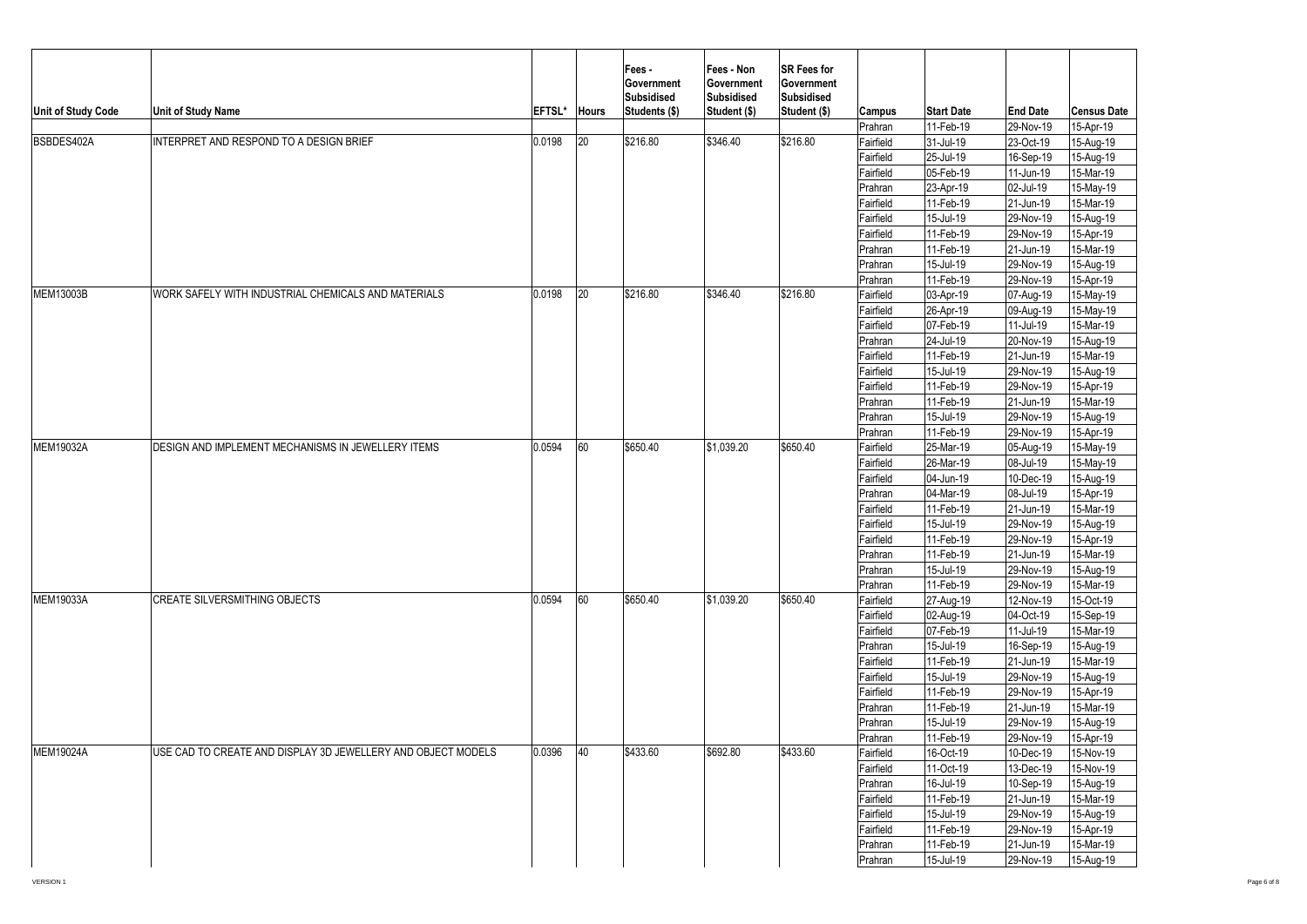|                           |                                      |        |              | Fees -<br>Government<br><b>Subsidised</b> | Fees - Non<br>Government<br>Subsidised | <b>SR Fees for</b><br>Government<br><b>Subsidised</b> |           |                   |                 |                    |  |
|---------------------------|--------------------------------------|--------|--------------|-------------------------------------------|----------------------------------------|-------------------------------------------------------|-----------|-------------------|-----------------|--------------------|--|
| <b>Unit of Study Code</b> | Unit of Study Name                   | EFTSL* | <b>Hours</b> | Students (\$)                             | Student (\$)                           | Student (\$)                                          | Campus    | <b>Start Date</b> | <b>End Date</b> | <b>Census Date</b> |  |
|                           |                                      |        |              |                                           |                                        |                                                       | Prahran   | 11-Feb-19         | 29-Nov-19       | 15-Apr-19          |  |
| CUARES503                 | ANALYSE CULTURAL HISTORY AND THEORY. | 0.0693 | 70           | \$758.80                                  | \$1,212.40                             | \$758.80                                              | Fairfield | 09-Sep-19         | 11-Dec-19       | 15-Oct-19          |  |
|                           |                                      |        |              |                                           |                                        |                                                       | Fairfield | 09-Sep-19         | 12-Dec-19       | 15-Oct-19          |  |
|                           |                                      |        |              |                                           |                                        |                                                       | Fairfield | 11-Jun-19         | 30-Jul-19       | 15-Jul-19          |  |
|                           |                                      |        |              |                                           |                                        |                                                       | Prahran   | 01-May-19         | 31-Jul-19       | 15-May-19          |  |
|                           |                                      |        |              |                                           |                                        |                                                       | Fairfield | 11-Feb-19         | 21-Jun-19       | 15-Apr-19          |  |
|                           |                                      |        |              |                                           |                                        |                                                       | Fairfield | 15-Jul-19         | 29-Nov-19       | 15-Aug-19          |  |
|                           |                                      |        |              |                                           |                                        |                                                       | Fairfield | 11-Feb-19         | 29-Nov-19       | 15-Apr-19          |  |
|                           |                                      |        |              |                                           |                                        |                                                       | Prahran   | 11-Feb-19         | 21-Jun-19       | 15-Mar-19          |  |
|                           |                                      |        |              |                                           |                                        |                                                       | Prahran   | 15-Jul-19         | 29-Nov-19       | 15-Aug-19          |  |
|                           |                                      |        |              |                                           |                                        |                                                       | Prahran   | 11-Feb-19         | 29-Nov-19       | 15-Apr-19          |  |
| CUVRES502A                | ANALYSE CULTURAL HISTORY AND THEORY. | 0.0693 | 70           | \$758.80                                  | \$1.212.40                             | \$758.80                                              | Fairfield | 09-Sep-19         | 11-Dec-19       | 15-Oct-19          |  |
|                           |                                      |        |              |                                           |                                        |                                                       | Fairfield | 09-Sep-19         | 12-Dec-19       | 15-Oct-19          |  |
|                           |                                      |        |              |                                           |                                        |                                                       | Fairfield | 11-Jun-19         | 30-Jul-19       | 15-Jul-19          |  |
|                           |                                      |        |              |                                           |                                        |                                                       | Prahran   | 01-May-19         | 31-Jul-19       | 15-Jun-19          |  |
|                           |                                      |        |              |                                           |                                        |                                                       | Fairfield | 11-Feb-19         | 21-Jun-19       | 15-Mar-19          |  |
|                           |                                      |        |              |                                           |                                        |                                                       | Fairfield | 15-Jul-19         | 29-Nov-19       | 15-Aug-19          |  |
|                           |                                      |        |              |                                           |                                        |                                                       | Fairfield | 11-Feb-19         | 29-Nov-19       | 15-Apr-19          |  |
|                           |                                      |        |              |                                           |                                        |                                                       | Prahran   | 11-Feb-19         | 21-Jun-19       | 15-Mar-19          |  |
|                           |                                      |        |              |                                           |                                        |                                                       | Prahran   | 15-Jul-19         | 29-Nov-19       | 15-Aug-19          |  |
|                           |                                      |        |              |                                           |                                        |                                                       | Prahran   | 11-Feb-19         | 29-Nov-19       | 15-Apr-19          |  |
| BSBSMB404                 | UNDERTAKE SMALL BUSINESS PLANNING    | 0.0495 | 50           | \$542.00                                  | \$866.00                               | \$542.00                                              | Fairfield | 07-Oct-19         | 09-Dec-19       | 15-Nov-19          |  |
|                           |                                      |        |              |                                           |                                        |                                                       | Fairfield | 23-Jul-19         | 05-Nov-19       | 15-Aug-19          |  |
|                           |                                      |        |              |                                           |                                        |                                                       | Prahran   | 08-Oct-19         | 10-Dec-19       | 15-Nov-19          |  |
|                           |                                      |        |              |                                           |                                        |                                                       | Fairfield | 11-Feb-19         | 21-Jun-19       | 15-Mar-19          |  |
|                           |                                      |        |              |                                           |                                        |                                                       | Fairfield | 15-Jul-19         | 29-Nov-19       | 15-Aug-19          |  |
|                           |                                      |        |              |                                           |                                        |                                                       | Fairfield | 11-Feb-19         | 29-Nov-19       | 15-Apr-19          |  |
|                           |                                      |        |              |                                           |                                        |                                                       | Prahran   | 11-Feb-19         | 21-Jun-19       | 15-Mar-19          |  |
|                           |                                      |        |              |                                           |                                        |                                                       | Prahran   | 15-Jul-19         | 29-Nov-19       | 15-Aug-19          |  |
|                           |                                      |        |              |                                           |                                        |                                                       | Prahran   | 11-Feb-19         | 29-Nov-19       | 15-Apr-19          |  |
| BSBSMB404A                | UNDERTAKE SMALL BUSINESS PLANNING    | 0.0495 | 50           | \$542.00                                  | \$866.00                               | \$542.00                                              | Fairfield | 07-Oct-19         | 09-Dec-19       | 15-Nov-19          |  |
|                           |                                      |        |              |                                           |                                        |                                                       | Fairfield | 23-Jul-19         | 05-Nov-19       | 15-Aug-19          |  |
|                           |                                      |        |              |                                           |                                        |                                                       | Prahran   | 08-Oct-19         | 10-Dec-19       | 15-Nov-19          |  |
|                           |                                      |        |              |                                           |                                        |                                                       | Fairfield | 11-Feb-19         | 21-Jun-19       | 15-Mar-19          |  |
|                           |                                      |        |              |                                           |                                        |                                                       | Fairfield | 15-Jul-19         | 29-Nov-19       | 15-Aug-19          |  |
|                           |                                      |        |              |                                           |                                        |                                                       | Fairfield | 11-Feb-19         | 29-Nov-19       | 15-Apr-19          |  |
|                           |                                      |        |              |                                           |                                        |                                                       | Prahran   | 11-Feb-19         | 21-Jun-19       | 15-Mar-19          |  |
|                           |                                      |        |              |                                           |                                        |                                                       | Prahran   | 15-Jul-19         | 29-Nov-19       | 15-Aug-19          |  |
|                           |                                      |        |              |                                           |                                        |                                                       | Prahran   | 11-Feb-19         | 29-Nov-19       | 15-Apr-19          |  |
| BSBSMB406                 | MANAGE SMALL BUSINESS FINANCES       | 0.0594 | 60           | \$650.40                                  | \$1,039.20                             | \$650.40                                              | Fairfield | 11-Feb-19         | 21-Jun-19       | 15-Mar-19          |  |
|                           |                                      |        |              |                                           |                                        |                                                       | Fairfield | 15-Jul-19         | 29-Nov-19       | 15-Aug-19          |  |
|                           |                                      |        |              |                                           |                                        |                                                       | Fairfield | 11-Feb-19         | 29-Nov-19       | 15-Apr-19          |  |
|                           |                                      |        |              |                                           |                                        |                                                       | Prahran   | 11-Feb-19         | 21-Jun-19       | 15-Mar-19          |  |
|                           |                                      |        |              |                                           |                                        |                                                       | Prahran   | 15-Jul-19         | 29-Nov-19       | 15-Aug-19          |  |